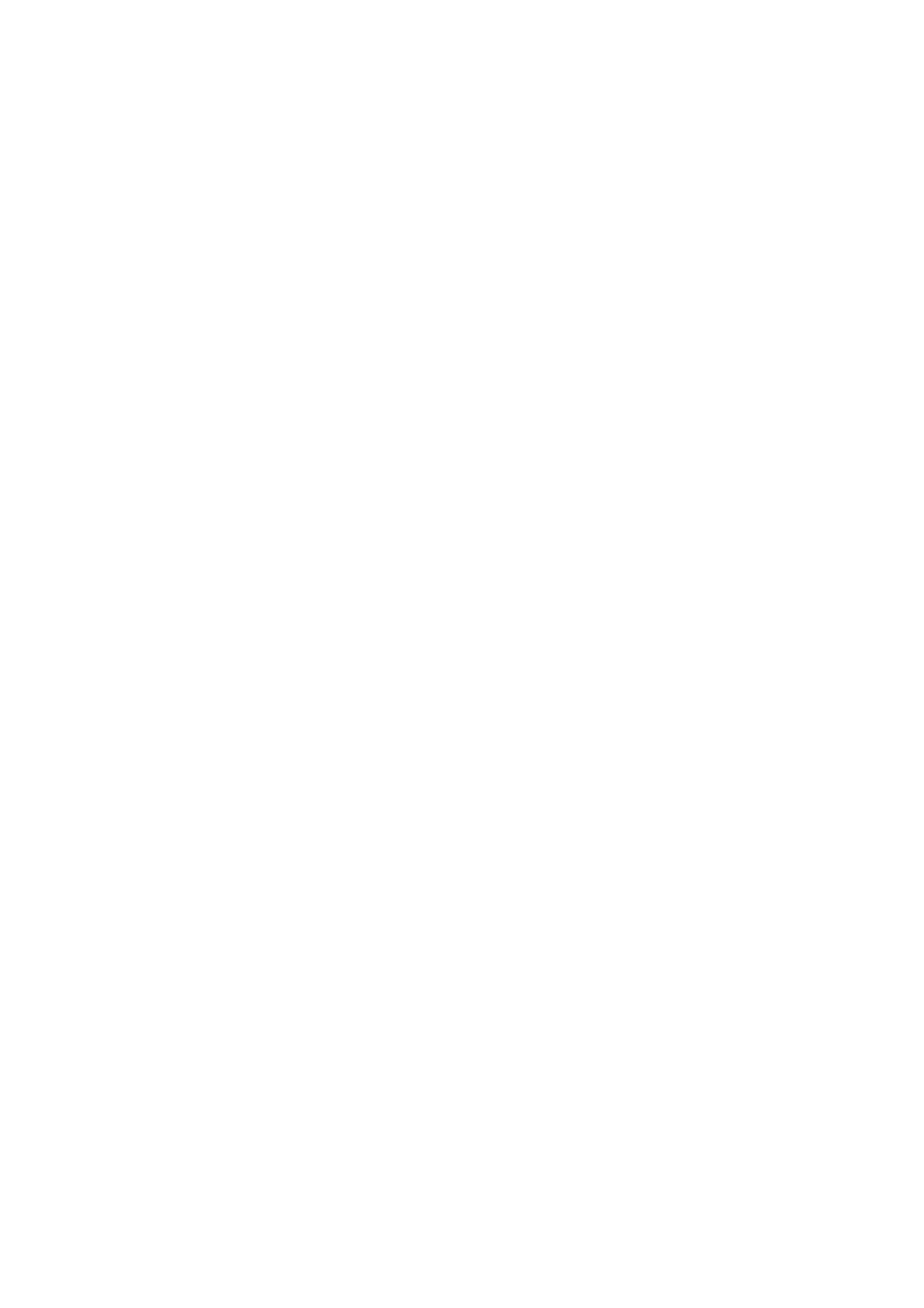What's in This Overview? Rockwell Automation DeviceNet™ products provide cost-effective solutions to your automation application needs. Read this product overview to find out about our line of DeviceNet products.

| <b>Product</b>                                                                    | See     |
|-----------------------------------------------------------------------------------|---------|
| Global Technical Services DeviceNet Customer Training                             | page 22 |
| <b>Physical Media</b>                                                             | page 23 |
| Series 9000 Photoelectric Sensor                                                  | page 31 |
| <b>RediSTATION Operator Interface</b>                                             | page 32 |
| AdaptaScan Bar Code Reader                                                        | page 33 |
| Smart Speed Controller (SSC) - Bulletin 160 AC Drive                              | page 34 |
| DeviceNet Communication Module for Drives and Power Products                      | page 35 |
| Smart Motro Protector (SMP-3) Solid-State Relay                                   | page 36 |
| SMC Dialog Plus II Controller for the DeviceNet Network                           | page 37 |
| 1305 AC Drive, 1336 PLUS II AC Drive, 1336 IMPACT™ AC Drive,<br>and 1397 DC Drive | page 38 |
| 1557 Medium Voltage Drive                                                         | page 39 |
| 1394 Digital AC Multi-Axis Motion Control System                                  | page 40 |
| GV3000 Drive and FlexPak3000 Drive                                                | page 41 |
| Dodge EZLINK Bearing Monitor                                                      | page 42 |
| DeviceLink I/O                                                                    | page 43 |
| ArmorBlock I/O Blocks                                                             | page 44 |
| DeviceNet FLEX I/O Adapter                                                        | page 45 |
| DeviceNet Scanner for 1771 Chassis                                                | page 46 |
| DeviceNet Scanner for SLC Chassis                                                 | page 47 |
| DTAM Plus Operator Interface and DTAM Micro Operator Interface<br>$(2707$ Series) | page 48 |
| DeviceNet PCI Interface Card                                                      | page 49 |
| DeviceView Hand-Held Configurator                                                 | page 50 |
| <b>PCMCIA Card Interface</b>                                                      | page 51 |
| RS-232 Personal Computer Interface                                                | page 52 |
| Open Controller (1747-OC)                                                         | page 53 |
| DeviceNet Power Supply (1784-DNPS)                                                | page 54 |
| DeviceNet Network Interface for MicroLogix, SLC and PLC DeviceNet<br>Connectivity | page 55 |
| PanelView 550-1400 (2711 Series)                                                  | page 56 |
| DeviceNet Starter Auxiliary (DSA)                                                 | page 57 |
| DeviceNet Bridge for ControlLogix Gateway                                         | page 58 |
| DeviceNet Example Code (9240-DNEXP)                                               | page 59 |
| DeviceNet Master Library                                                          | page 60 |
| DeviceNet Slave Development Tools (9240-DNSDT)                                    | page 61 |
| <b>Controlware Software for Embedded Applications</b>                             | page 62 |
| DeviceNet Monitor Tool (9240-MON16)                                               | page 63 |
| <b>RSServer for DeviceNet</b>                                                     | page 64 |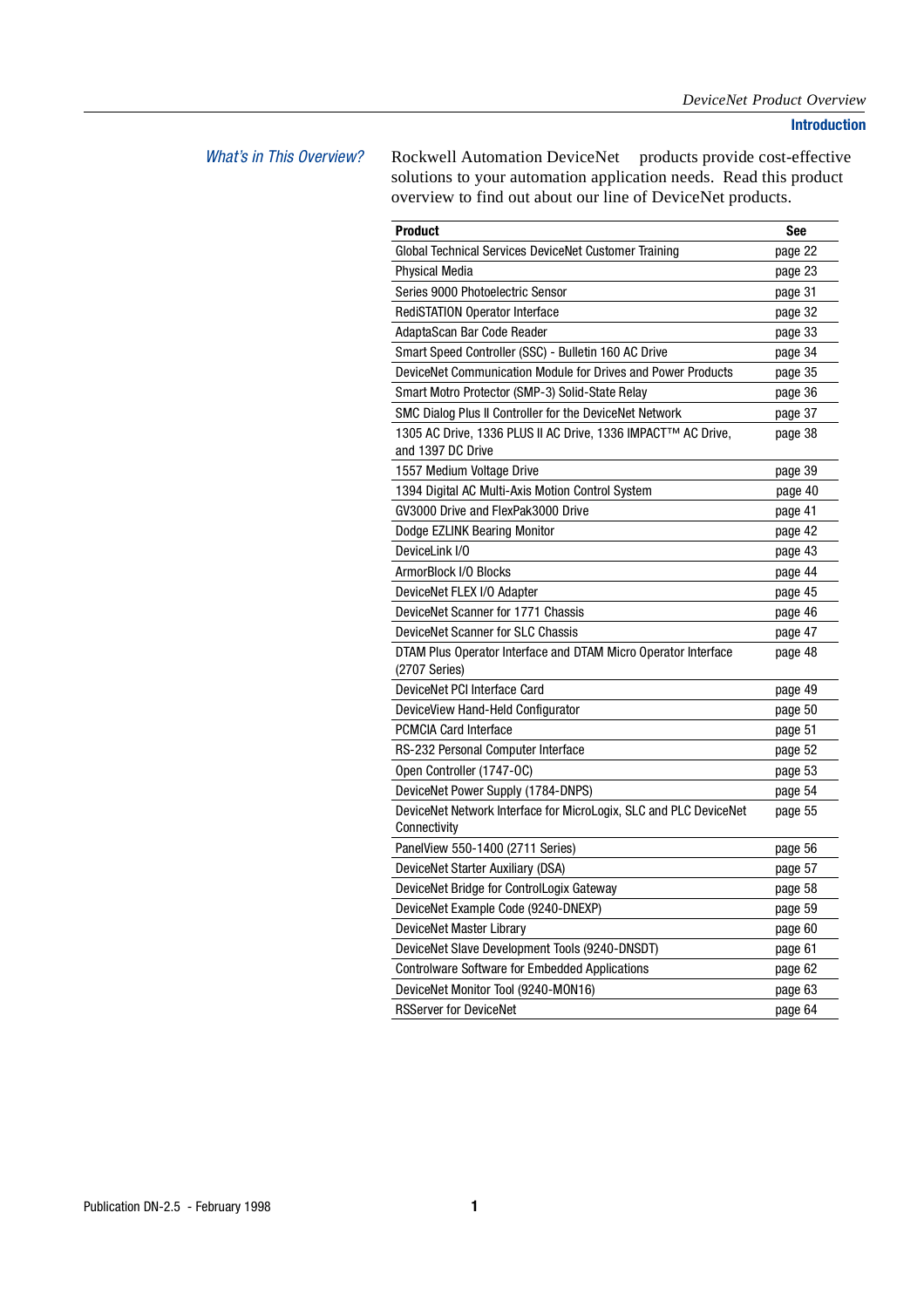| <b>Introduction</b>                                                |                                                                                                                                                                                                                                                                                                                                                                                                                       |
|--------------------------------------------------------------------|-----------------------------------------------------------------------------------------------------------------------------------------------------------------------------------------------------------------------------------------------------------------------------------------------------------------------------------------------------------------------------------------------------------------------|
| <b>About the DeviceNet Network</b>                                 | The DeviceNet network connects low-level devices directly to<br>plant-floor controllers without the need to hard-wire them to I/O<br>modules. More than 300 vendors world-wide actively support the<br>Open DeviceNet Vendor Association's (ODVA) CAN-based network.                                                                                                                                                  |
|                                                                    | This 64-node, multidrop network allows you to use a single cable to<br>interface devices up to 500m (1641ft) and beyond to your<br>programmable controller rather than wiring each device to an I/O<br>chassis. This all adds up to reduced wiring costs and a quicker<br>installation setup.                                                                                                                         |
|                                                                    | "Intelligent" devices now can provide diagnostics – including<br>predictive failure that can be used to reduce system downtime.                                                                                                                                                                                                                                                                                       |
| Why is the DeviceNet Network Better<br>than Other Network Options? | The DeviceNet network is based on the <b>Producer/Consumer</b><br>network model, the latest in networking technology.<br>Producer/Consumer makes control data accessible to every<br>component of the operation simultaneously, making more efficient<br>use of network bandwidth.                                                                                                                                    |
|                                                                    | Producer/Consumer can dramatically reduce network traffic as it<br>allows for change-of-state messaging, giving you faster response, and<br>cyclic messaging, giving you greater determinism. Peer-to-peer<br>messaging allows for data and status information exchange between<br>devices. These benefits—faster response, greater determinism,<br>increased flexibility/optimization-all yield higher productivity. |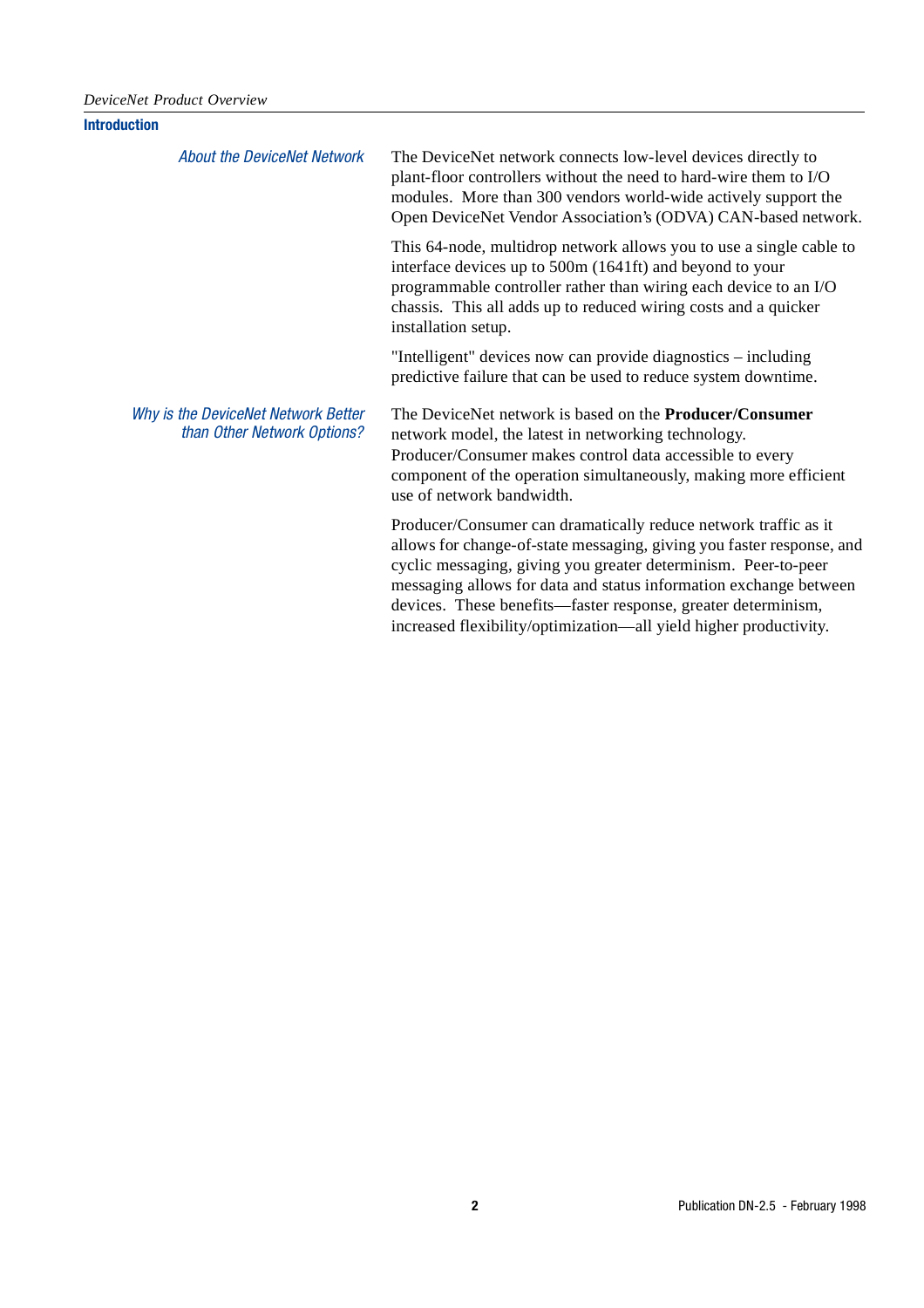Combining DeviceNet Features and Rockwell Automation Innovation

The DeviceNet network is a cost-effective solution to low-level device networking and provides access to intelligence present in those devices. Rockwell Automation continues to bring you innovative solutions based on the most current technology. Accordingly, we bring you DeviceNet products that give you the ability to:

- know a Series 9000 photoelectric sensor is losing margin (possibly because of dust accumulation on the lens) *before* it fails to detect an object
- share look-up tables and I/O status among multiple AdaptaScan<sup>TM</sup> bar code readers
- monitor motor current draw, phase balance, and thermal capacity with the SMP-3<sup>TM</sup> solid-state overload relay
- record historical bearing temperature and vibration with the  $EZLINK^{\text{TM}}$  bearing monitor
- reduce your installation costs by decreasing the number of physical taps on the DeviceNet trunk line with DevicePort™ taps or DeviceBox<sup> $TM$ </sup> taps
- eliminate additional enclosures and reduce installation time with ArmorBlock<sup>™</sup> I/O blocks
- connect up to 128 discrete points using the FLEX  $I/O^{TM}$  system and a single 1794-ADN adapter

We designed our automation architecture to include information networks, control networks, and device networks. The DeviceNet network fits easily into this architecture at the device level, making it simple for you to add Rockwell Automation DeviceNet products to your existing control system.

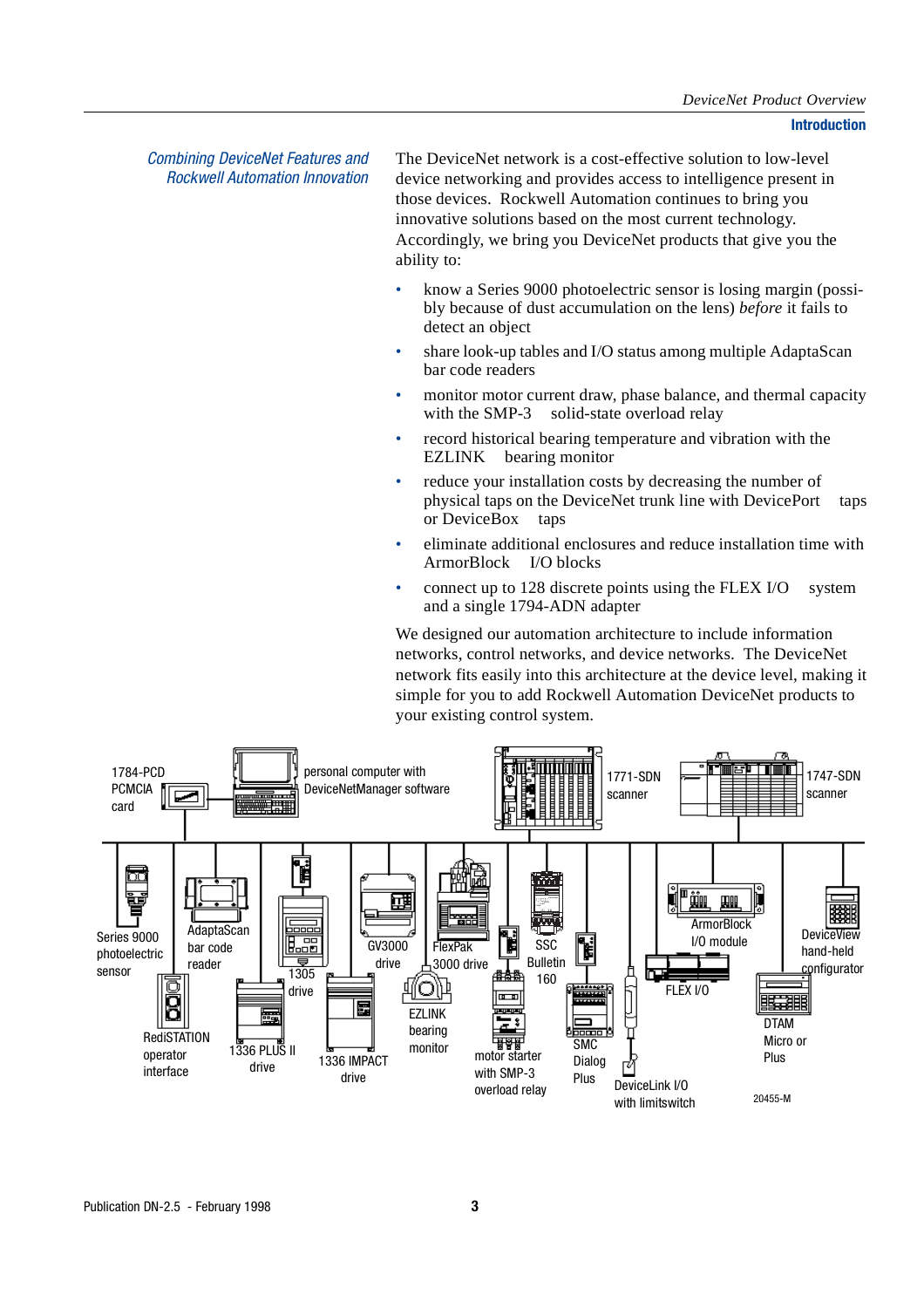#### *DeviceNet Product Overview*

## **Introduction**

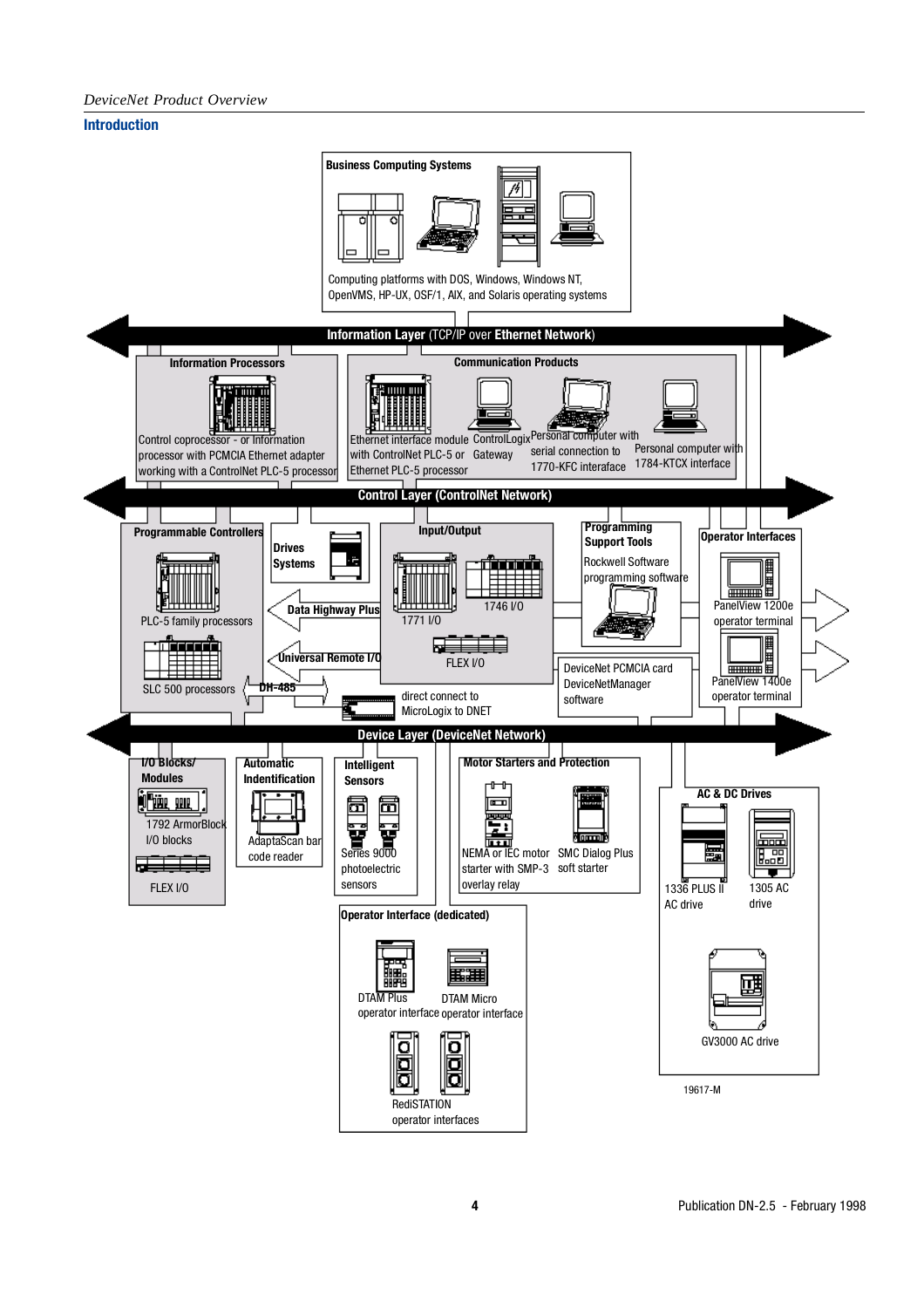Integrating DeviceNet Products with your Existing Rockwell Automation Architecture

As a full-line supplier, we know that the function and cost of an integrated control system are dictated by how easily and effectively you can combine system components.

The DeviceNet network was designed to meet your needs. Rockwell Automation DeviceNet products increase flexibility and efficiency in your control system.

Integrate the industry's fully open network with Allen-Bradley  $PLC^{\circledR}$ scanners, SLC<sup>TM</sup> scanners, Series 9000 photoelectric sensors, and ac and dc drives, along with Reliance ac and dc drives and many other control products. Our DeviceNet products take advantage of this exciting new technology and provide access to your existing Rockwell Automation architecture.

Whether you're using the ControlNet<sup>TM</sup> network, DH+<sup>TM</sup> network, or Ethernet<sup> $TM$ </sup> network, PLC processors, SLC processors, or other processors, Rockwell Automation DeviceNet products are easily integrated to help you link the plant floor with the rest of your control system.

### Related Publications

| Title                                                   | <b>Publication Number</b> |
|---------------------------------------------------------|---------------------------|
| DeviceNet System Overview                               | DN-2.15                   |
| DeviceNet Cable System Planning and Installation Manual | DN-6.7.2                  |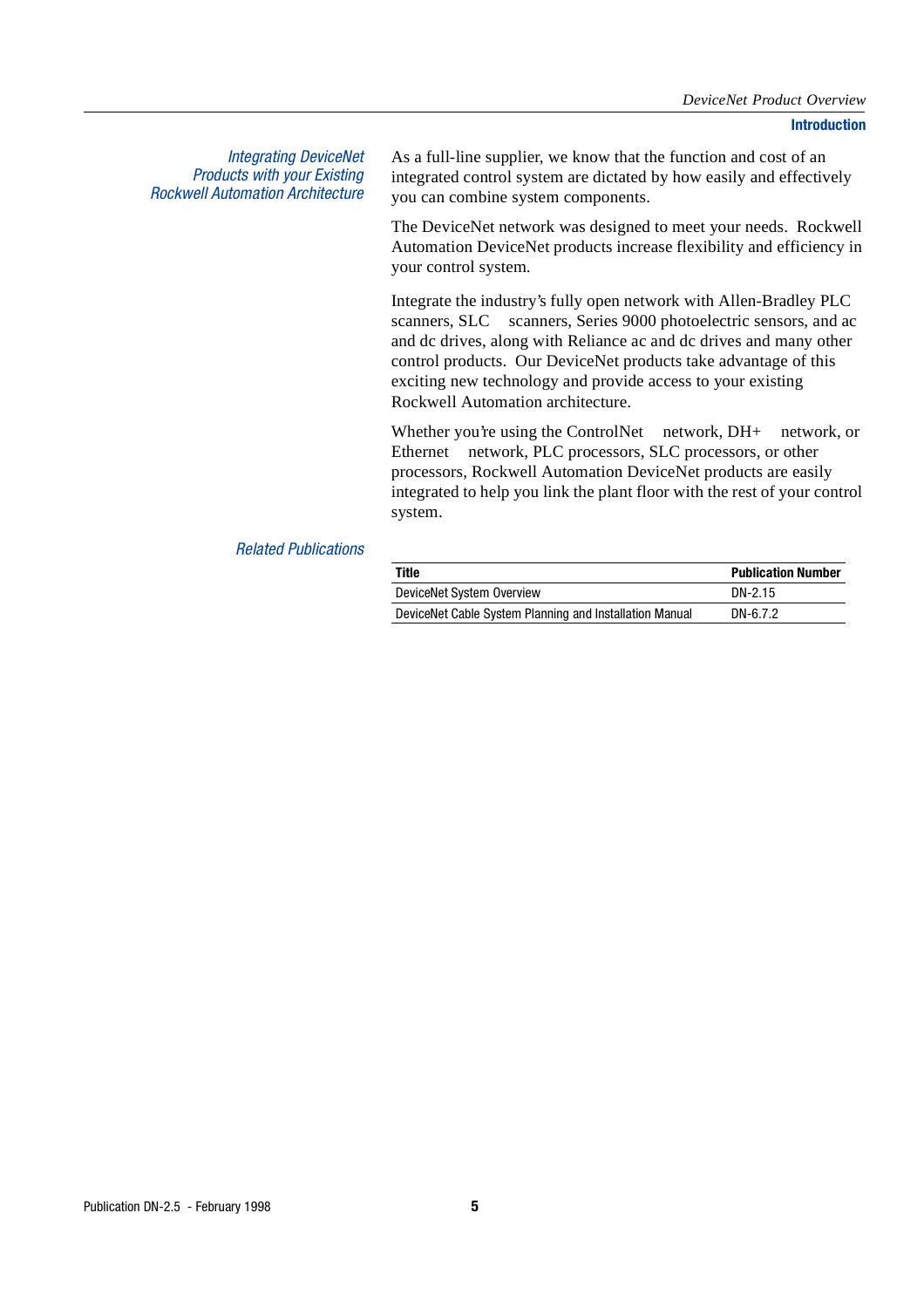#### *DeviceNet Product Overview*

## **Introduction**

Rely on Rockwell Automation Quality and World-Class Support

We have helped numerous customers around the world achieve their manufacturing goals. For assistance with Rockwell Automation DeviceNet products, call your local distributor or sales office.

Our support network offers complete system integration and support services including application engineering, installation supervision, system startup, training, field service, and ongoing product support.

We're global because we're local to you.

You can access a Rockwell Automation sales representative, appointed distributor, or authorized system integrator almost anywhere around the world. Perhaps that's why Rockwell Automation is the preferred supplier of automation controls in the industry.

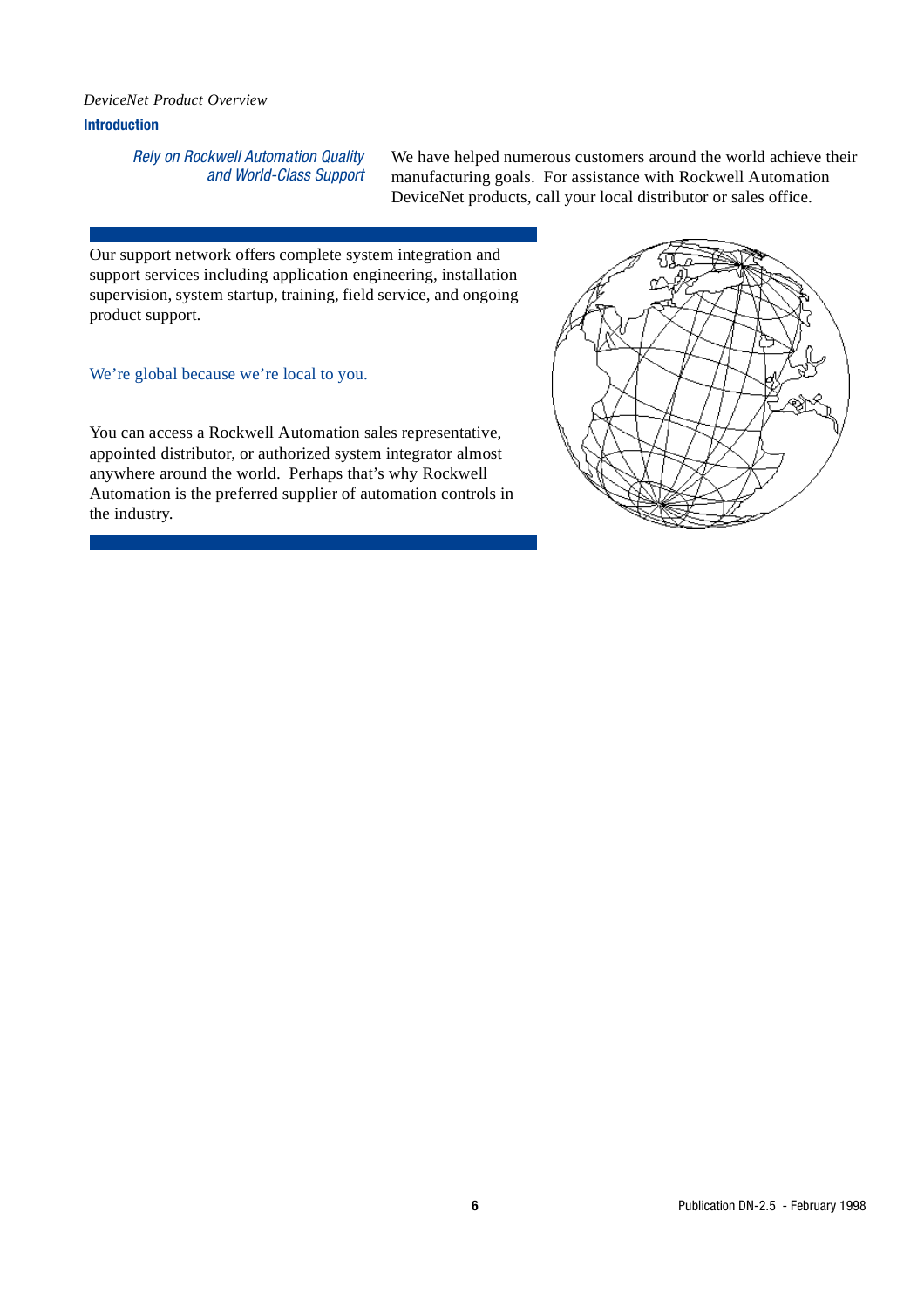## What is DeviceNet? DeviceNet is a low-cost communications link to connect industrial devices (such as limit switches, photoelectric sensors, valve manifolds, motor starters, process sensors, bar code readers, variable frequency drives, panel displays and operator interfaces) to a network and eliminate expensive hardwiring.

The direct connectivity provides improved communication between devices as well as important device-level diagnostics not easily accessible or available through hardwired I/O interfaces,

DeviceNet is a simple, networking solution that reduces the cost and time to wire and install industrial automation devices, while providing interchangeability of like components from multiple vendors.

DeviceNet is an open network standard. The specification and protocol are open—vendors are not required to purchase hardware, software, or licensing rights to connect devices to a system. Anyone may obtain the DeviceNet Specification from the Open DeviceNet Vendor Association, Inc. (ODVA) for a nominal reproduction charge. Any company that manufactures DeviceNet products may join ODVA and participate in technical working groups that are developing enhancements to the DeviceNet Specification.

Buyers of the DeviceNet Specification receive an unlimited, royaltyfree licence to develop DeviceNet products. Companies looking for assistance may purchase sample code that eases their implementation, development toolkits, and development services from many sources. The key hardware components are available from the largest worldwide suppliers of semiconductors.

# **Why the DeviceNet Communication Link?**

For years the process industry has been attempting to develop a single, open standard to address all kinds of field devices. The original scope of their standards effort was aimed at replacing the 4- 20 mA standard with a single digital standard. As the scope increased to address complex and sophisticated services (such as high data rate communications between controllers, time synchronization of large numbers of devices scanning at very high speeds), the development of a single standard became delayed.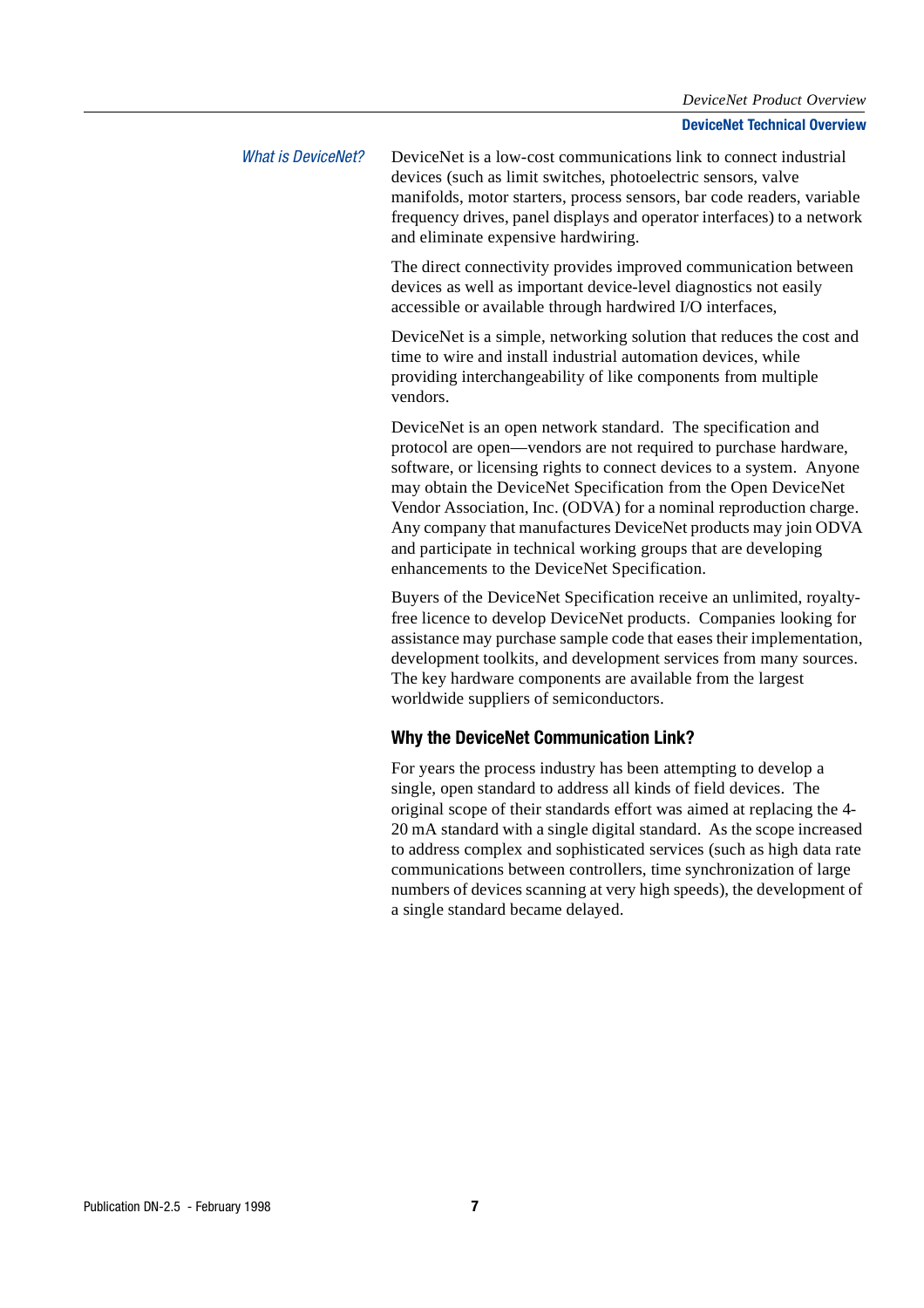At the same time, the cost of communication technology has dropped considerably in recent years, making it cost-effective to connect simple devices never considered for SP50 fieldbus directly to a network. Such a standard for simple devices requires the same level of interchangeability as exists for 120/220 VAC and 24 VDX discrete, hardwired I/O. DeviceNet allows the interchangeability of simple devices while making interconnectivity for more complex devices possible. In addition to reading the state of discrete devices, DeviceNet provides the capability to report temperatures, to read the load current in a motor starter, to change the deceleration rate of drives, or to count the number of packages that have passed on a conveyor in the previous hour.

## **Controller Area Network (CAN) is the Key to Low Cost Products**

The DeviceNet communication link is based on a broadcast-oriented, communications protocol—the Controller Area Network (CAN). The CAN protocol was originally developed by BOSCH for the European automatic market for replacing expensive, wire harnesses with low-cost network cable on automobiles. As a result, the CAN protocol has fast response and high reliability for applications as demanding as control of anti-lock brakes and air-bags. Chips are available in a variety of packages with high temperature ratings and high noise immunity, attributes well suited for the industrial automation market as well.

| Network Size    | Up to 64 nodes                                                                                                                                |                   |  |
|-----------------|-----------------------------------------------------------------------------------------------------------------------------------------------|-------------------|--|
| Network length  | Selectable end-to-end network<br>distance varies with speed                                                                                   |                   |  |
|                 |                                                                                                                                               |                   |  |
|                 | <b>Baud Rate</b>                                                                                                                              | <b>Distance</b>   |  |
|                 | 125 Kbps                                                                                                                                      | 500 m (1,640 ft.) |  |
|                 | 250 Kbps                                                                                                                                      | 250 m (820 ft.)   |  |
|                 | 500 Kbps                                                                                                                                      | 100 m (328 ft.)   |  |
| Data packets    | 0-8 bytes                                                                                                                                     |                   |  |
| Bus topology    | Linear (trunkline/dropline); power and<br>signal on the same network cable                                                                    |                   |  |
| Bus addressing  | Peer-to-peer with Multi-Cast (one-to-<br>many); Multi-Master and Master/slave<br>special case; polled or change-of-state<br>(exception-based) |                   |  |
| System features | Removal and replacement of devices<br>from the network under power                                                                            |                   |  |

DeviceNet Features and Functionality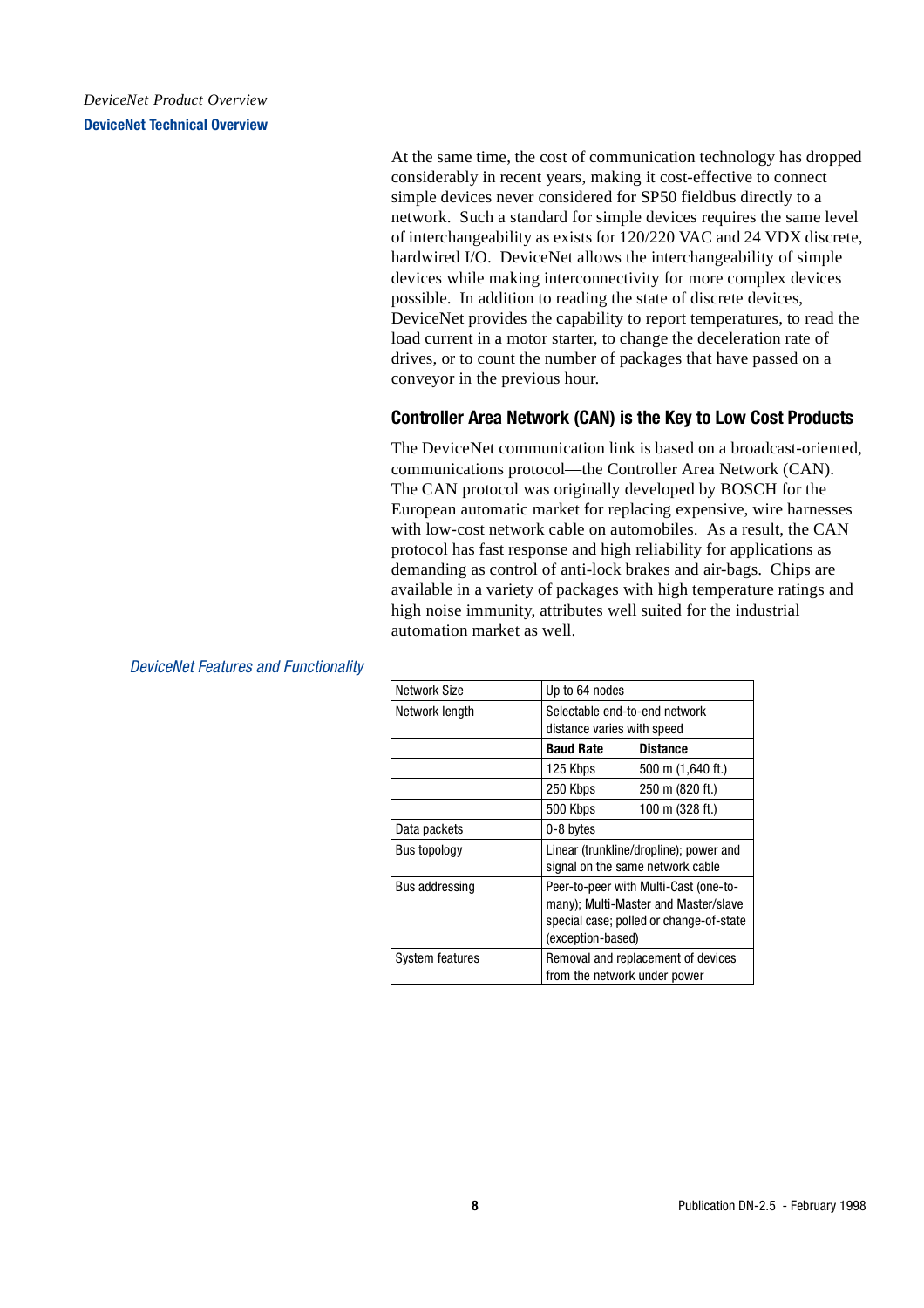#### *DeviceNet Product Overview*

#### **DeviceNet Technical Overview**

What is the DeviceNet Specification? The DeviceNet Specification defines a network communication system for moving data between elements of an industrial control system. The specification is divided into two volumes and defines the following elements:

## Volume 1

- DeviceNet Communication Protocol and Application (Layer 7 Application Layer)
- CAN and its use in DeviceNet (Layer 2 Data Link Layer)
- DeviceNet Physical Layer and Media (Layer 1 Physical Layer)

#### Volume 2

• Device Profiles to obtain interoperability and interchangeability among like products

CAN defines the syntax or form of the data movement. The DeviceNet application layer defines the semantics or meaning of the data moved.

## **Communication Protocol Features**

- Peer-to-peer data exchange in which any DeviceNet product can produce and consume messages
- Master/slave operation defined as a proper subset of peer-to-peer
- A DeviceNet product may behave as a client or a server or both
- A DeviceNet network may have up to 64 Media Access control Identifiers or MAC IDs (node addresses). Each node can support an infinite number of I/O. Typical I/O counts for pneumatic valve actuators are 16 or 32.

## **The Object Model**

A DeviceNet node is modeled as a collection of Objects. An object provides an abstract representation of a particular component within a product. The realization of this abstract object model with a product is implementation dependent.

An Object Instance and an Object Class have Attributes (data), provide Services (methods or procedures), and implement Behaviors. Attributes, Instances, Class and Node Address are addressed by number.

DeviceNet Physical Layer Media The DeviceNet Specifications defines the allowable topologies and components. The specification also deals with system grounding, mixing thick and thin media, termination, and power distribution.

> The basic trunkline-dropline topology provides separate twisted pair busses for both signal and power distribution. Thick or thin cable can be used for either trunklines or droplines. End-to-end network distance varies with data rate and cable size.

#### **Figure 1 DeviceNet is an Application Layer Protocol (ISO Layer 7)**

DeviceNet Protocol CAN Protocol Physical Layer **Transmission** Media ISO Applicatation (Layer 7) ISO Data Link (Layer 2) ISO Physical (Layer 1) ISO Media (Layer 0)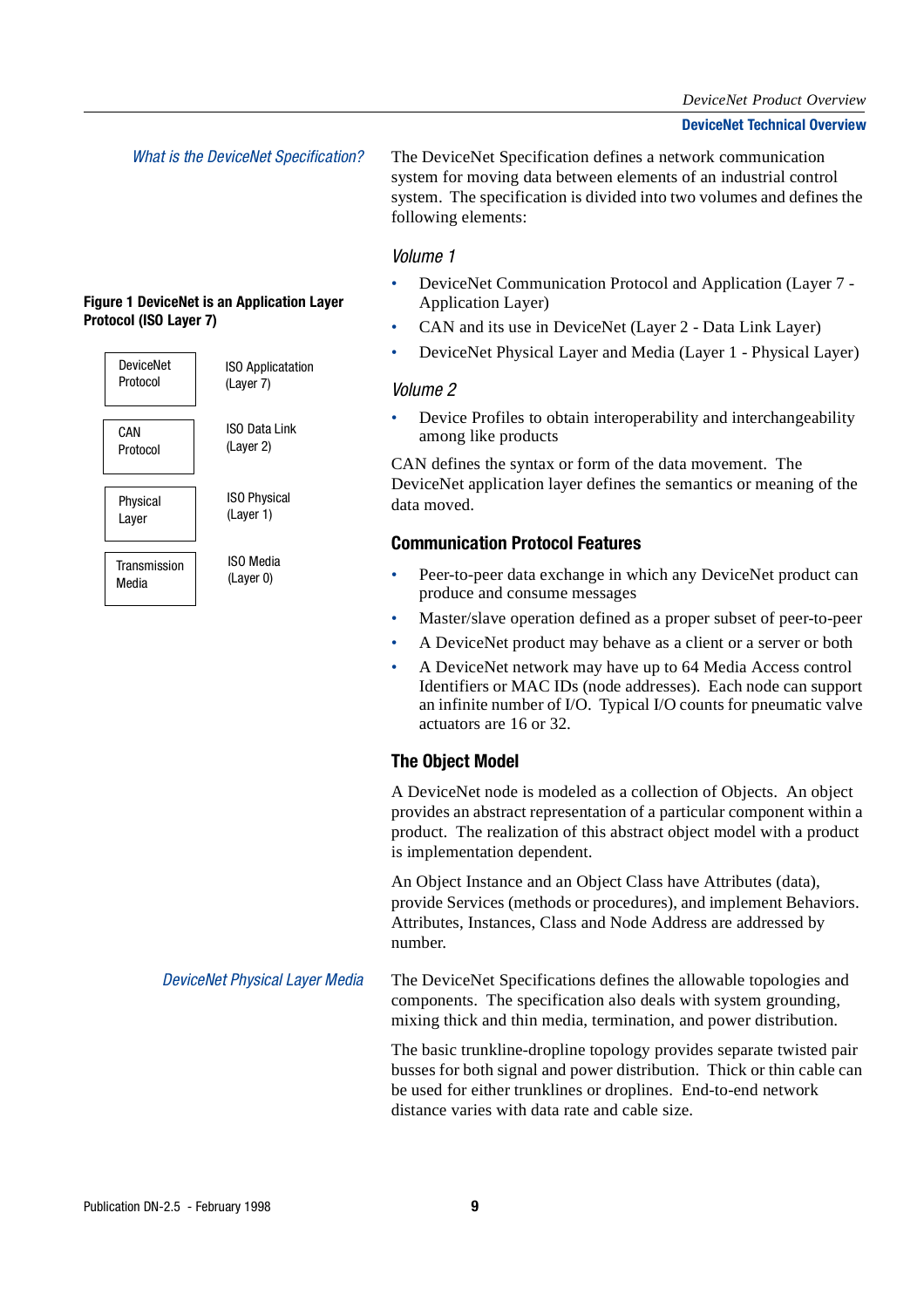Devices can be powered directly from the bus and communicate with each other using the same cable. Nodes can be removed or inserted from the network without powering-down the network.

Power taps can be added at any point in the network which makes redundant power supplies possible. The trunkline current rating is 8 amps. An opt-isolated design option allows externally powered devices, for example, ac drives starters and solenoid valves, to share the same bus cable. Other CAN-based networks allow only a single power supply, if at all, for the entire network.

Several different connector types can be used on DeviceNet. Both sealed and unsealed connectors are available. Large (mini-style) and small (micro-style) sizes of pluggable, sealed connectors are available. For products which do not require sealed connectors, open-style connectors can be used. Screw or clamp connections can be made directly to the cable if a pluggable connection is not required. The DeviceNet Specification also contains information on how to use these cable and connector components to construct single and multi-port taps.

Indicators and Configuration Switches Although DeviceNet does not require a product to have indicators, if a product does have indicators, it must adhere to the DeviceNet Specification. It is recommended that either a Module Status LED and a Network Status LED, or the combined Module Status/Network Status LED be included.

> The indicator(s) consist of bi-color (green/red) LEDs which can have combinations of on, off or flashing. The Module Status LED indicates whether or not the device has power and is operating properly. The Network Status LED indicates the status of the communication link.

CAN and DeviceNet The Data Link Layer of DeviceNet is completely defined by the CAN specification and by the implementation of CAN Controller chips. The CAN specification defines two bus states called dominant and recessive. Any transmitter can drive the bus to a dominant state. The bus can only be in the recessive state when no transmitter is in the dominate state.

Several frame types are defined by CAN:

- data frame remote frame
	- overload frame error frame

Data is moved on DeviceNet using the data frame. The other frames are either not used on DeviceNet or are for exception handling.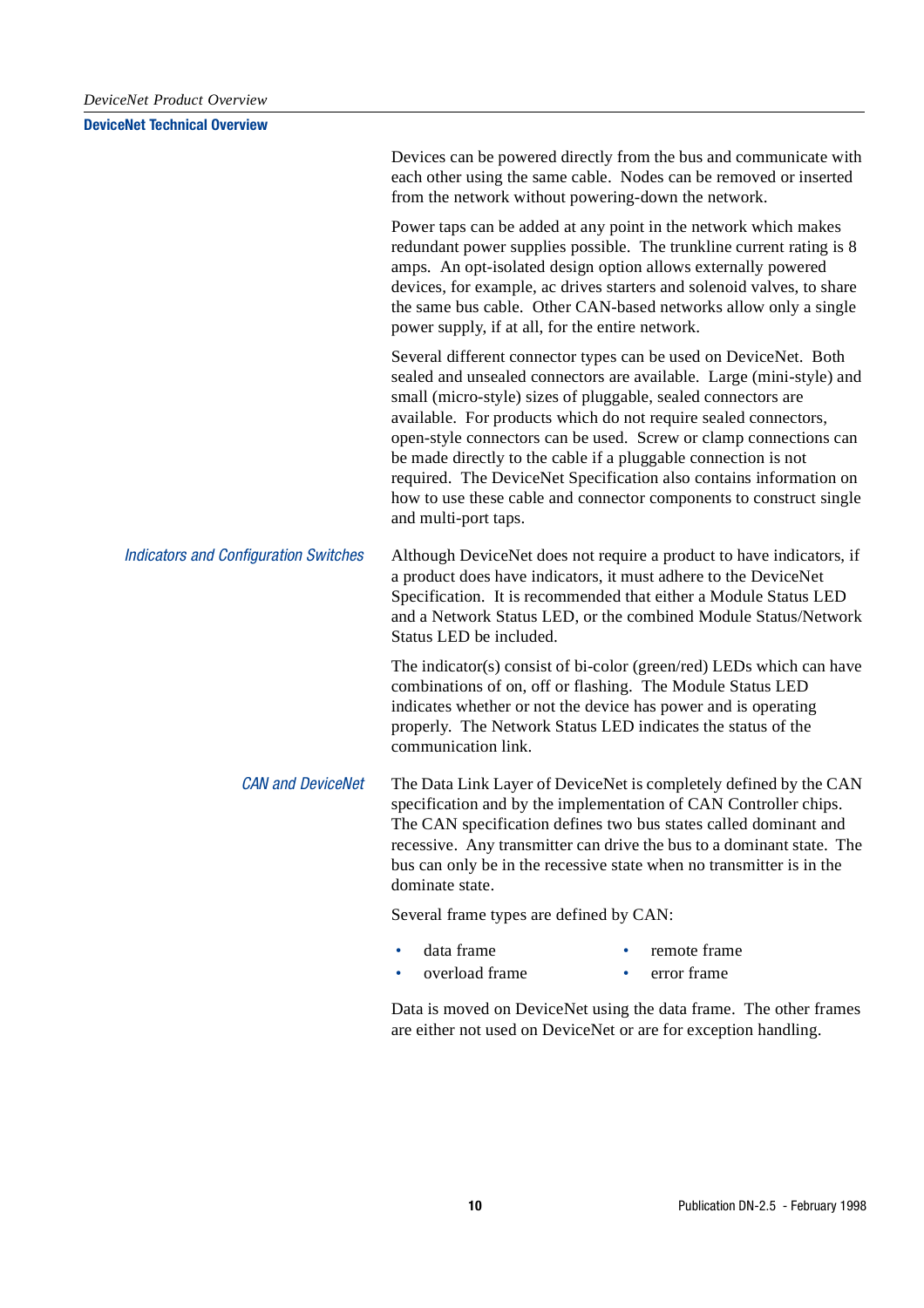## **Higher Priority Data gets the Right-of-Way**

Interframe 7 1 11 1 6  $0.8$ 15 1 1 1  $>=$ 3 Space bit bit bit bit bits bit bits bytes bits bits bits Ack Delimiter Ack Delimiter nd of Frame End of Frame Interframe Space **CRC** Delimiter CRC Delimiter **CRC** Sequence Ack Slot CRC Sequence Data Field Control Field Control Field RTR Bit dentifier **Figure 2 CAN Data Frame** Start of Frame Start of Frame } Arbitration Field

DeviceNet is similar to Ethernet in that any DeviceNet node can attempt to transmit if the bus is quiet.

This provides inherent peer-to-peer capability. If two or more nodes try to access the network simultaneously, a bit-wise non-destructive arbitration mechanism resolves the potential conflict with no loss of data or bandwidth. By comparison, Ethernet uses collision detectors which result in loss of data and bandwidth as both nodes have to back-off and resend their data.

CAN uses a bit-wise arbitration method of collision resolution. All receivers on a CAN network synchronize to the transition form recessive to dominant represented by a bit. The identifier and the RTR (Remote Transmission Request) bit together form the Arbitration Field. The Arbitration Field is used to facilitate media access. Since DeviceNet does not use the RTR bit for any purpose it does not enter into bus access priority consideration. When a device transmits, it also monitors (receives) what it sends to make sure it is the same. This allows detection of simultaneous transmission. If a node transmitting a recessive bit receives a dominant bit while sending the Arbitration Field, it stops transmitting. The winner of an arbitration between two nodes transmitting simultaneously is the one with the lower numbered 11-bit identifier. CAN also specifies a data frame format with a 29-bit identifier field which is not used by DeviceNet.

The Control Field contains two fixed bits and a 4-bit length field. The length may be any number from 0 to 8 representing the number of bytes in the Data Field. The 0-8 byte size is ideal for low-end devices with small amounts of I/O data that must be exchanged frequently. And, at eight bytes, there is enough flexibility for simple devices to send diagnostic data, or to send a speed reference and acceleration rate to a drive.

CAN uses a unique, non-destructive bit-wise arbitration mechanism. This CAN-specific feature allows resolution of collisions (determination of a "winner") without loss of throughput or resending of data by the higher priority node.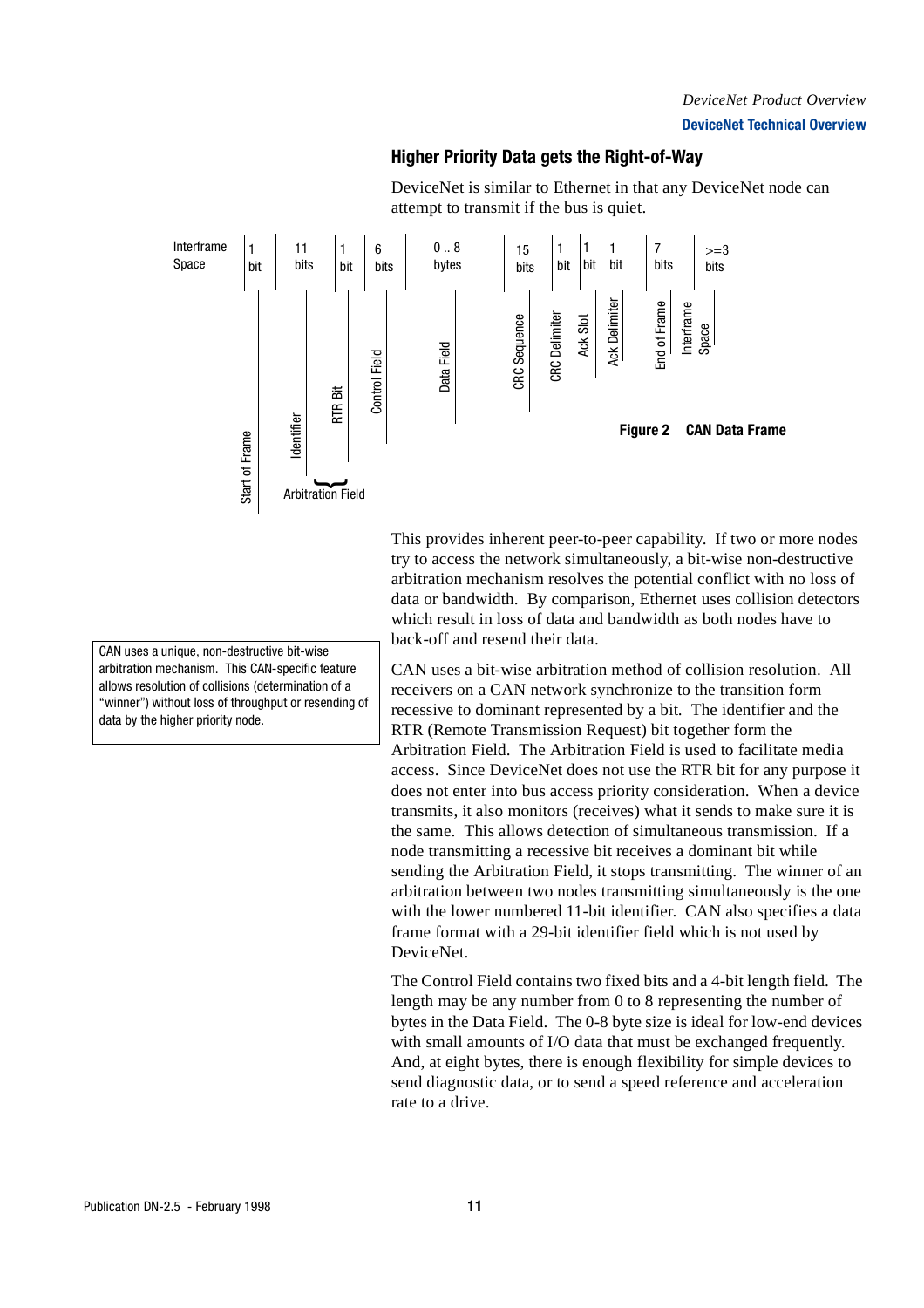The CRC field is a cyclic redundancy check word which is used by CAN controllers to detect frame errors. It is computed from the bits that come before it. A dominant bit in the ACK slot means at least one receiver besides the transmitter heard the transmission.

CAN uses several types of error detection and fault confinement methods including CRC and automatic retries. These methods, which are mostly transparent to the application, prevent a faulty node from disrupting the network.

- CAN References **1.** Anonymous, MC68HC05X4 HCMOS Microcomputer Unit, Motorolla LTD., 1992
	- **2.** Terry, K., Software Driver Routines for the Motorola MC68C05 CAN Module (AN464), Motorola LTD., 1993
	- **3.** Anonymous, 80c51 Based 8-bit Microcontrollers, Data handbook IC20, Philips, 1995
	- **4.** Anonymous, 82527 Serial Communication Controller architectural Overview, Intel Corporation, February, 1995, Order Number: 272410-002
	- **5.** Anonymous, 8227 Serial Communications Controller, Controller Area Network Protocol, Intel Corporation, December, 1995 Order Number: 272250-006
	- **6.** Anonymous, 87C196CA/87C196CB Advanced 16-bit CHMOS Micorcontroller with Integrated CAN 2.0, Intel Corporation, October, 1993, Order Number; 272405-002
	- **7.** BOSCH CAN Specification—Version 2.0, Part A. 1991, Robert Bosch GmbH
	- **8.** ISO 11898: 1993 Road vehicles Interchange of digital information - Controller area network (CAN) for high-speed communication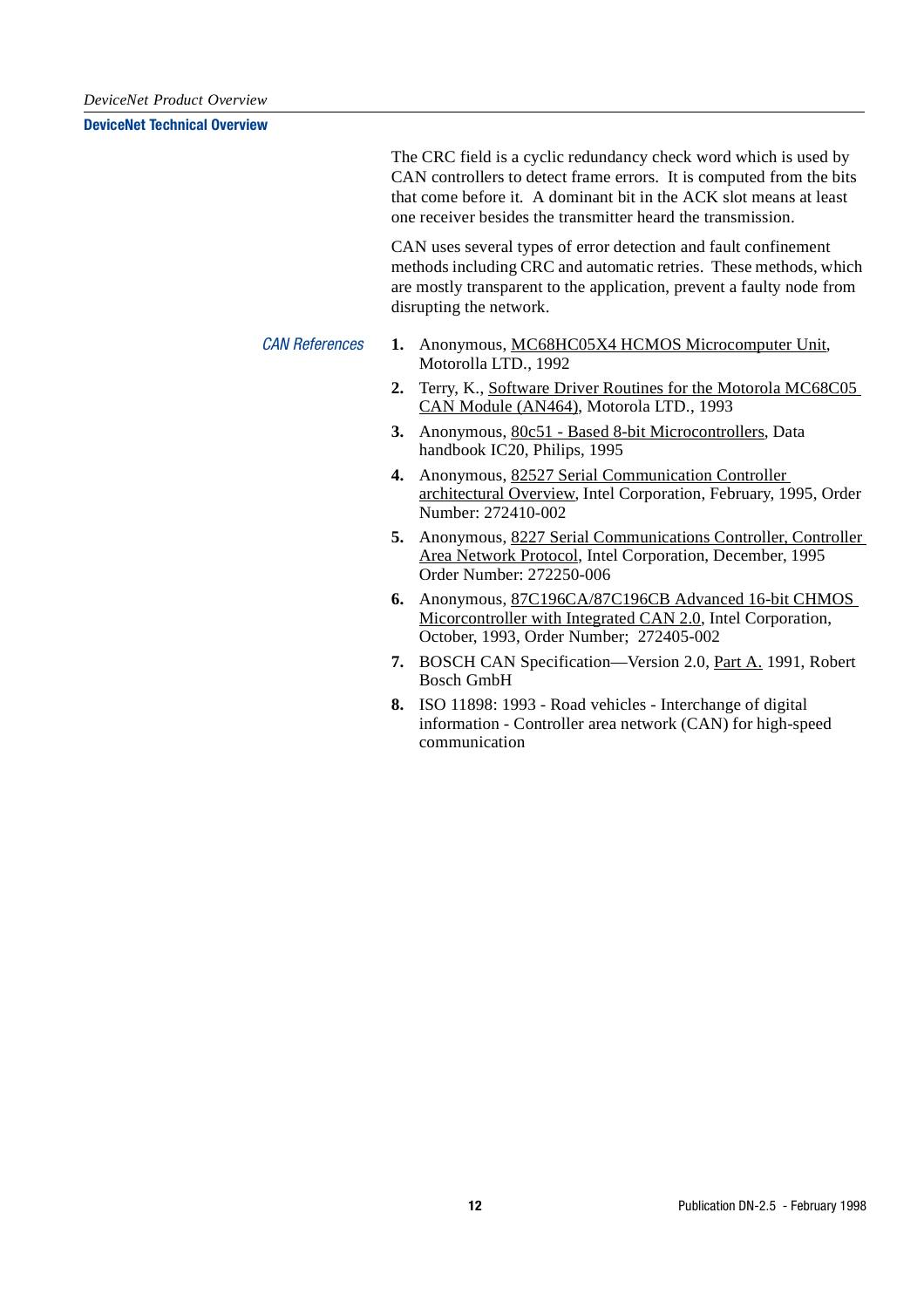Communication Protocol and Application Applications using DeviceNet combine standard or application specific objects together into Device Profiles. The Device Profile fully defines the device as viewed from the network. A library of objects and Device Profiles is contained in the DeviceNet Specifications. ODVA coordinates the work of industry experts in the development of both new Object and Device Profile Specifications. This is done through Special Interest Groups (SIGs).

> DeviceNet supports strobed, polled, cyclic, change-of-state, and application-triggered data movement. The user can choose master/ slave, multi-master and peer-to-peer, or a combination configuration depending on device capability and application requirements. The choice of data movement can significantly speed up system response time. One popular application for DeviceNet is to use a standard, predefined set of connections which allow devices to operate in a Master/Slave Connection Set.

## **Connections**

The DeviceNet Communication Protocol is based on the idea of connections. You must establish a connection with a device in order to exchange information with that device.

To establish a connection, each DeviceNet product will implement either an Unconnected Message Manager (UCMM) or an Unconnected Port. Both perform their function by reserving some of the available CAN identifiers.

When either the UCMM or the Unconnected Port is used to establish an Explicit Messaging Connection, that connection is then used to move information from one node to the other, or to establish additional I/O connections. Once connections have been established, I/O data may be moved among devices on the network. At this point, all the protocol of the DeviceNet I/O message is contained within the 11-bit CAN identifier. Everything else is data.

The 11-bit CAN identifier is used to define the connection ID. DeviceNet divides the 11-bit CAN identifier into four groups. The first three defined groups contain two fields—one 6-bit field for MAC ID and the other for Message ID. The combined fields define the connection ID.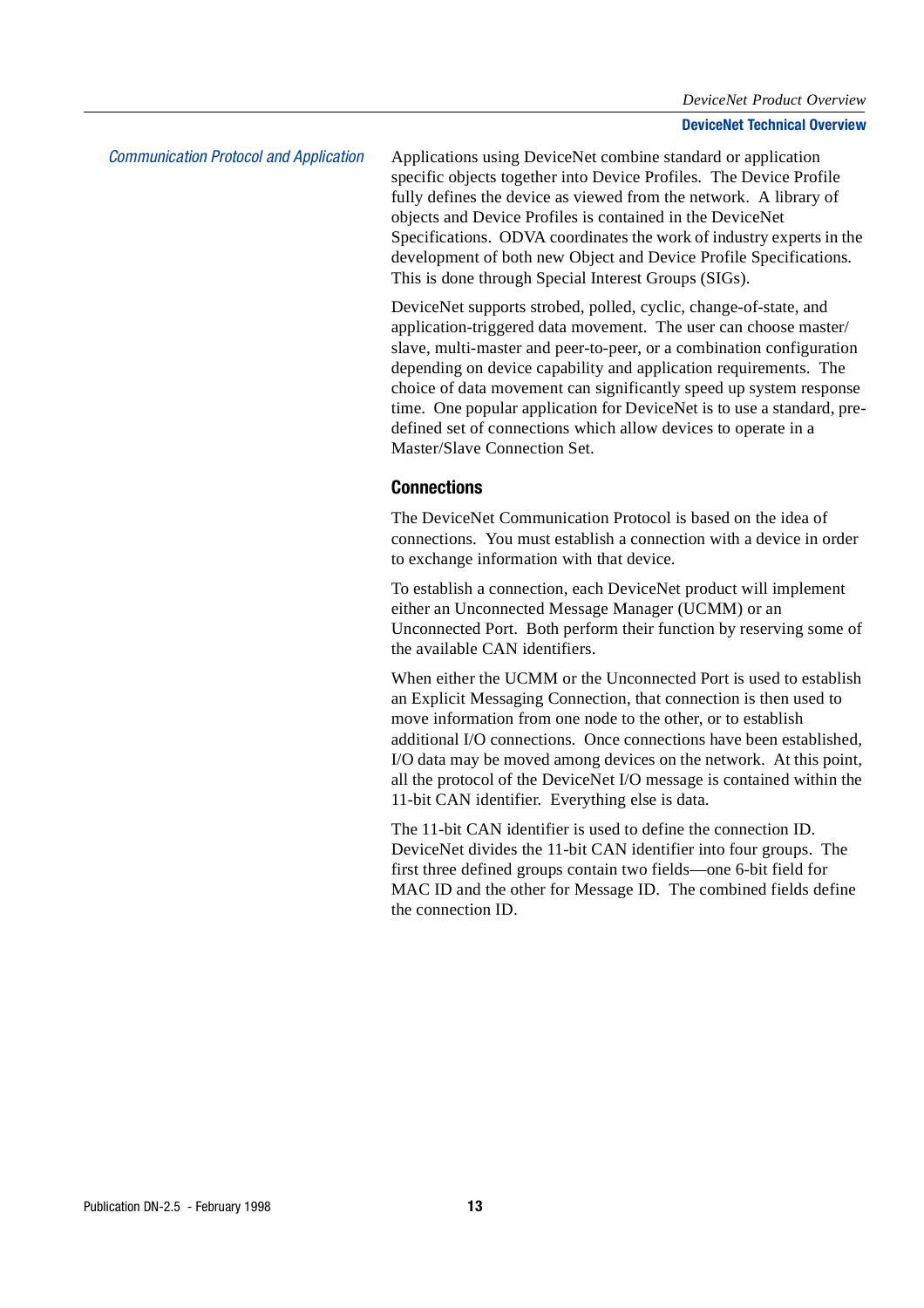Devices may be clients or servers or both. Clients and servers may be producers, consumers or both. In a typical client device, its connection would produce requests and consume responses. In a typical server device, its connections would consume requests and produce responses. DeviceNet provides for several variations on this model. Some connections in either a client or a server may only consume messages. These connections would be the destination for cyclic or change-of-state messages. Similarly, some connections in either a client or server may only produce messages. These connections would be the source for cyclic or change-of-State messages. The use of cyclic or change-of-State connections can substantially reduce bandwidth requirements.

By design, nodes in a DeviceNet system are responsible for managing their own identifiers. These identifiers are distributed throughout the entire range. All nodes have a full range of message priorities available to them regardless of their MAC ID. Through the duplicate MAC ID algorithm, the uniqueness of CAN identifiers is guaranteed without the need for a central tool or record for each network.

A related issue is detection of duplicate nodes. Because DeviceNet uses a device address inside the CAN Identifiers Field, it presents a mechanism for detecting duplicate addressed devices. Preventing duplicate addresses is better than trying to locate them after they occur—something not taken into account in other CAN-based networks.

Another key benefit to nodes managing their identifiers is that a user can add and delete nodes and add additional peer-to-peer messages among existing nodes at any time without having knowledge of the existing set-up. No centralized record must be located or reconstructed. Since nodes know which IDs are already in use, a tool simply has to request an I/O connection be added between the two devices, specifying priority level, the data path, and the production trigger.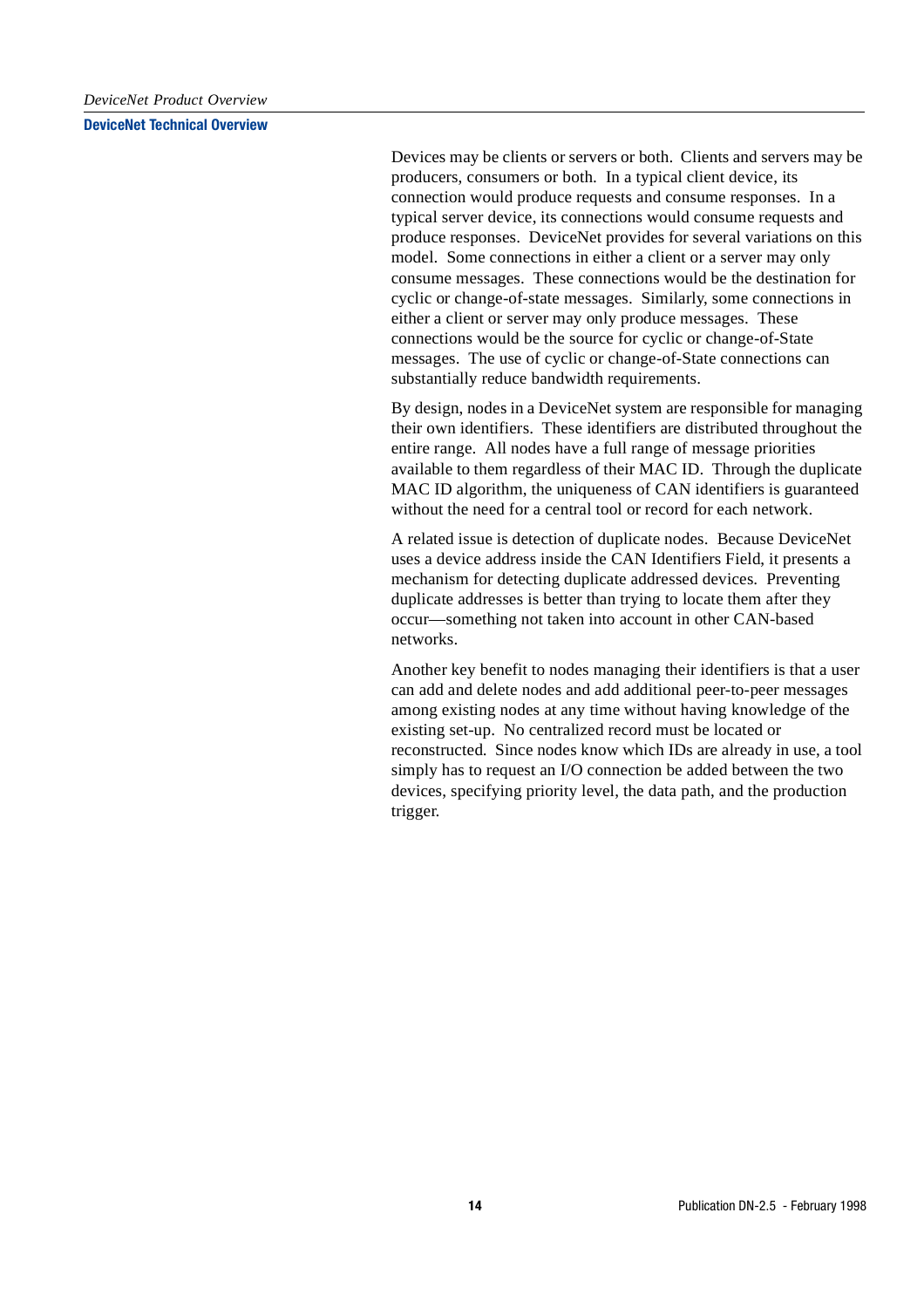



The model provides an addressing scheme for each Attribute consisting of four numbers. They are the Node Address, the Object Class Identifier, the Instance Number, and the Attribute Number. This four-level address is used in conjunction with an Explicit Messaging Connection to move data from one place to another on a DeviceNet network. The ranges of the four addressing components are shown in the following table:

| <b>Address</b> | <b>Lowest</b> | <b>Highest</b> |
|----------------|---------------|----------------|
| Node           |               | 63             |
| Class          |               | 65535          |
| Address        |               | 65535          |
| Attribute      |               | 255            |

Typical Object Classes for DeviceNet The following are the typical object classes found in a DeviceNet product.

#### **Identity Object**

A DeviceNet product will typically have a single instance of the Identity Object. This instance will have as attributes a Vendor ID, a Device Type, a Product code, a revision, a status, a serial number, a product name, and a state. The required services would be Get\_Attribute\_Single and a Reset.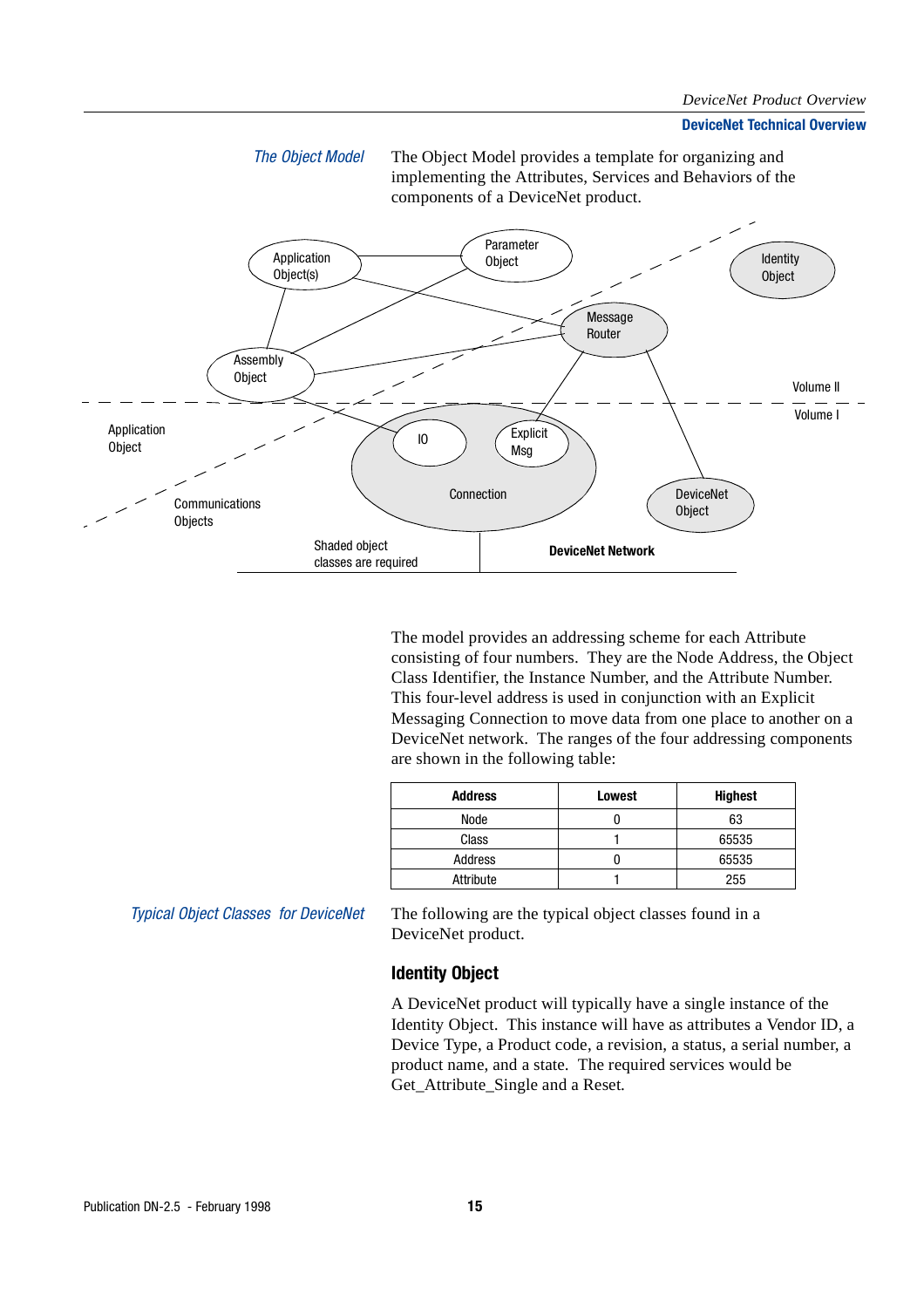## **Message Router Object**

A DeviceNet product will typically have a single instance of the Message Router Object. The Message Router Object is the component of a product that passes Explicit Messages to the other Objects. It generally does not have any external visibility over the DeviceNet network.

## **DeviceNet Object**

A DeviceNet product will typically have a single instance of the DeviceNet Object. This instance would have as attributes: Node, Address, or MAC ID, baud rate, Bus-Off action, Bus-Off counter, the allocation choice, and the master's MAC ID. The only required service is Get Attribute Single.

## **Assembly Object(s)**

A DeviceNet product will typically have one or more optional Assembly Objects. The primary purpose of these objects is to group different Attributes (data) from different application objects into a single Attribute which can be moved with a single message.

## **Connection Objects**

A DeviceNet product will typically have at least two connection objects. Each connection object represents one end point of a virtual connection between two nodes on a DeviceNet network. These two types of connections are called Explicit Messaging and I/O Messaging. Explicit Messages contain Attribute addressing, Attribute values and a Service Code describing the desired action. I/O messages contain nothing but data. In an I/O message, all the information about what to do with the data is contained in the Connection Object associated with that I/O message.

## **Parameter Object**

The optional Parameter object would be used in devices with configurable parameters. One instance would be presented for each configurable parameter. The Parameter object provides a standard way for a configuration tool to access all parameters. Configuration options which are attributes of the Parameter object could include values, ranges, text strings, and limits.

## **Application Objects**

Usually at least one application object besides those from the Assembly or Parameter Class will be present in a device. There are a number of standard objects in the DeviceNet Object Library.

Messaging The DeviceNet application layer defines how identifiers are assigned (thus controlling priorities), and how the CAN data field is used to specify services, move data, and determine its meaning.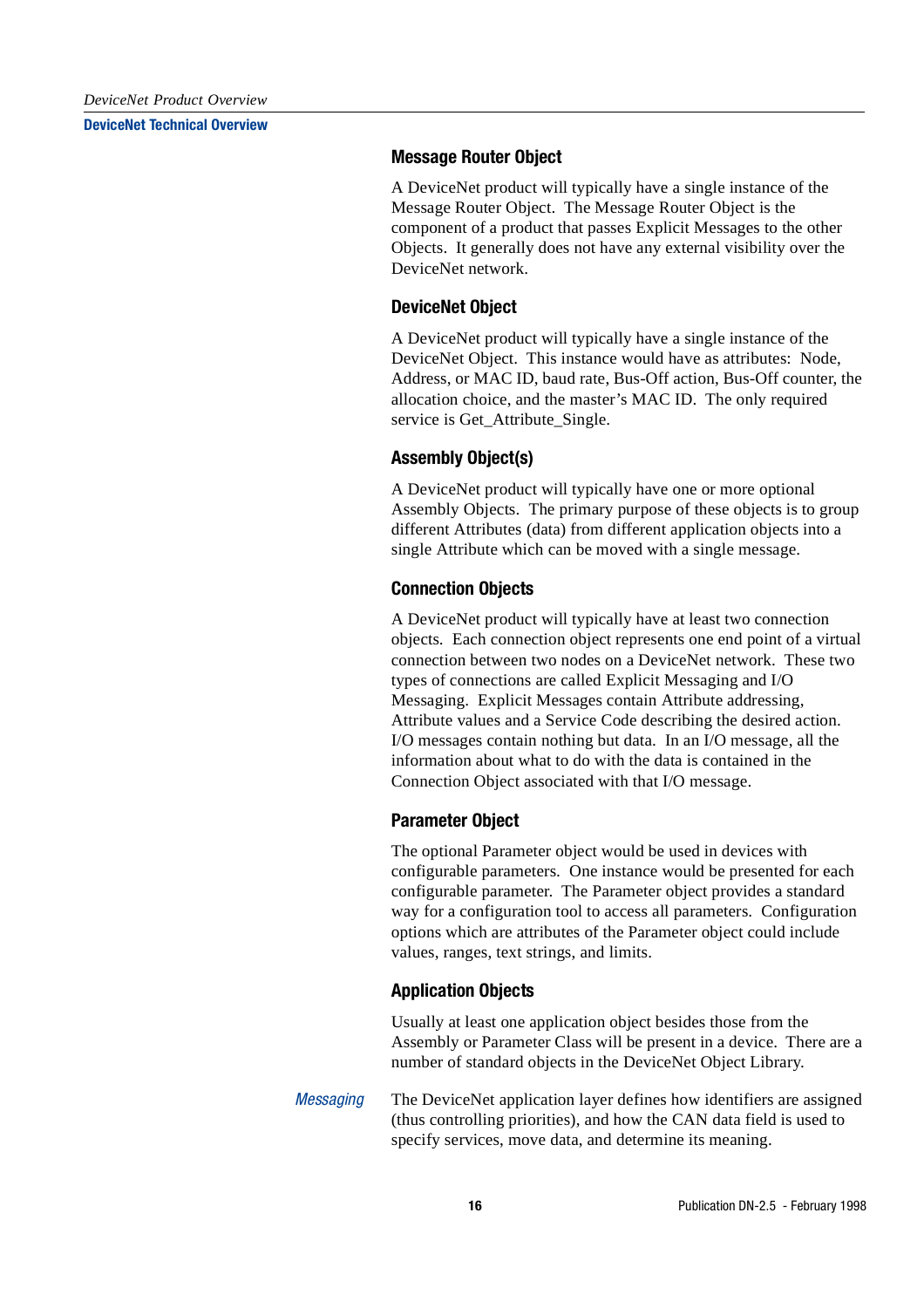The way information flows on a communication network is critical. Older communication technology consisted of messages that were constructed with a specific source and destination. Instead of a traditional source-destination approach, DeviceNet uses a more efficient Product-Consumer Model which requires packets to have identifier fields for data. The identifier provides the means for multiple priority levels (used in arbitration), more efficient transfer of I/O data, and multiple consumers.

The device with data produces the data on the network with proper identifier. All devices who needed data listen for messages. When devices recognize the appropriate identifier, they consume the data. With the Producer-Consumer Model, the message is no longer specific to a particular source or destination. A single message from one controller can be used by multiple motor starters using less bandwidth.

DeviceNet defines two different types of messaging.

- I/O Messaging
- Explicit Messaging

I/O Messages are for time-critical, control-oriented data. They provide a dedicated, special-purpose communication path between a producing application and one or more consuming applications. They are exchanged across single or multi-cast connectors and typically use high priority identifiers. I/O messages contain a protocol in the 8 byte data field. The only exception is for fragmented I/O messages where one byte is used for fragmentation protocol. The meaning of the message is implied by the connection ID (CAN identifier). Before messages are sent using these IDs, both the device sending and receiving them must be configured. The configuration contains the source and destination object attribute addresses for the producer and consumer of the data.

Explicit Messages provide multi-purpose, point-to-point communication paths between two devices. They provide the typical request/response-oriented network communications used to perform node configuration and problem diagnosis. Explicit Messages typically use low priority identifiers and contain the specific meaning of the message right in the data field. This includes the service to be performed and the specific object attribute address.

Fragmentation services are provided for messages that are longer then 8 bytes. Each I/O Message fragment incurs only a single byte of protocol overhead. There is no limit on the number of fragments. Fragmentation is also defined for explicit messaging. This flexibility assures that as more sophisticated devices are introduced and more capabilities are designed into devices, they can be added to existing DeviceNet networks. With its object-oriented design and addressing scheme, DeviceNet is unlimited in its ability to expand without having to alter the basic protocol and connection model.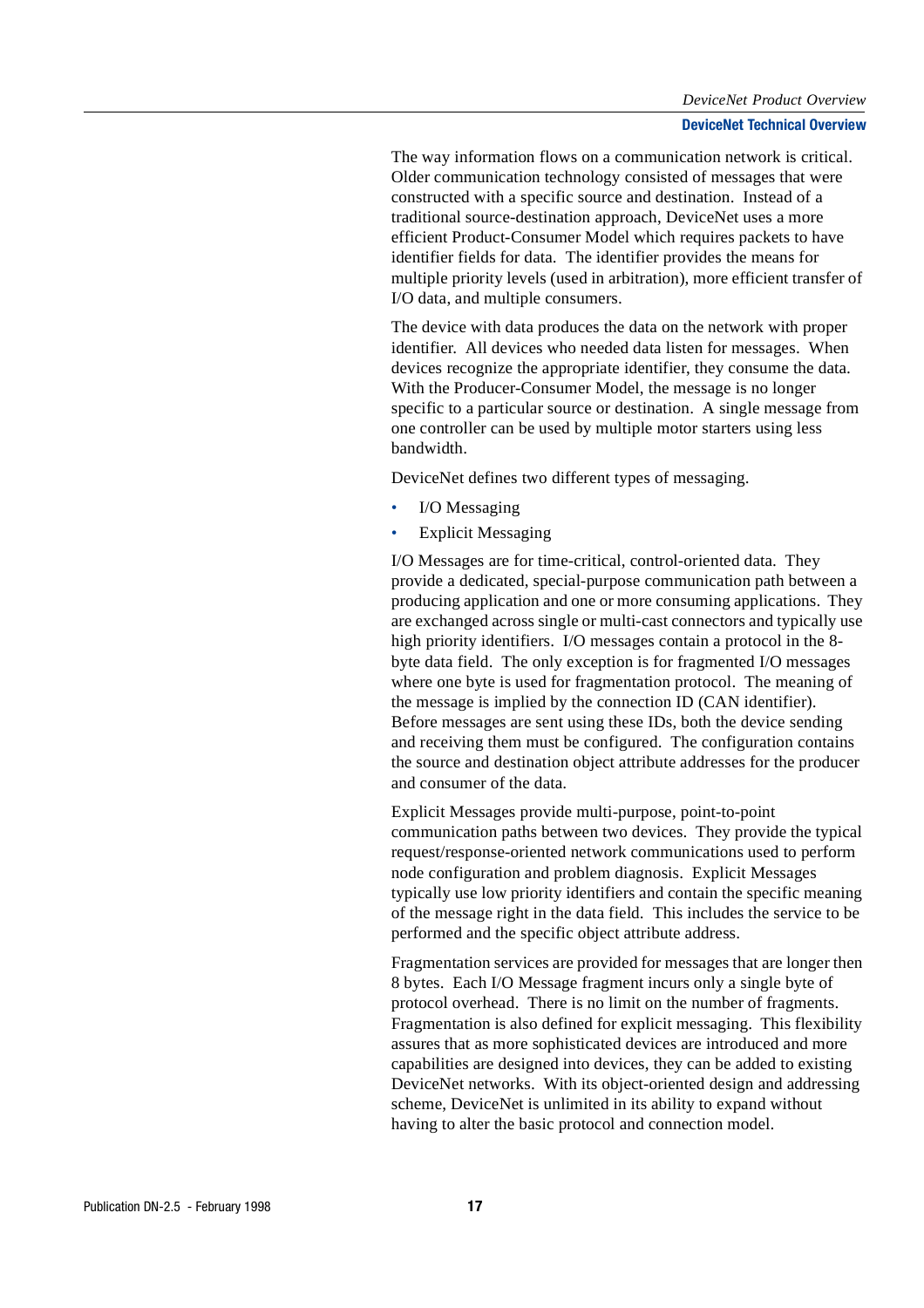On the other end of the spectrum, a simple slave device application with two message connections (one I/O and one explicit) can be handled in less than 4 K ROM and 175 bytes of RAM (Motorola 68HCo5X4, a CPU with a built-in CAN interface).

The general format for I/O and Explicit messages are shown here.



**Format for Explicit Message**

Predefined Master/Slave Connection Set While DeviceNet provides a powerful Application Layer Protocol that allows for dynamic configuring of connections between devices, it has been recognized that some devices will have neither the need nor the resources to use this powerful capability. For this reason, a set of connection identifiers know as the Predefined Master/Slave Connection Set has been specified to simplify the movement of I/O configuration-type data typically seen in a master/slave architecture.

> Many sensors and actuators are designed to perform some predetermined function (sense pressure, start motor, etc.) and the type and amount of data the device will produce or consume is know at power-up. Typically these devices provide input data or require output data and configuration data. The Predefined Master/Slave Connection Set meets these needs by providing connection objects that are almost entirely configured at the time the device powers up. The only remaining step necessary to begin the flow of data is for a master device to claim ownership of this predefined connection set within its slave(s).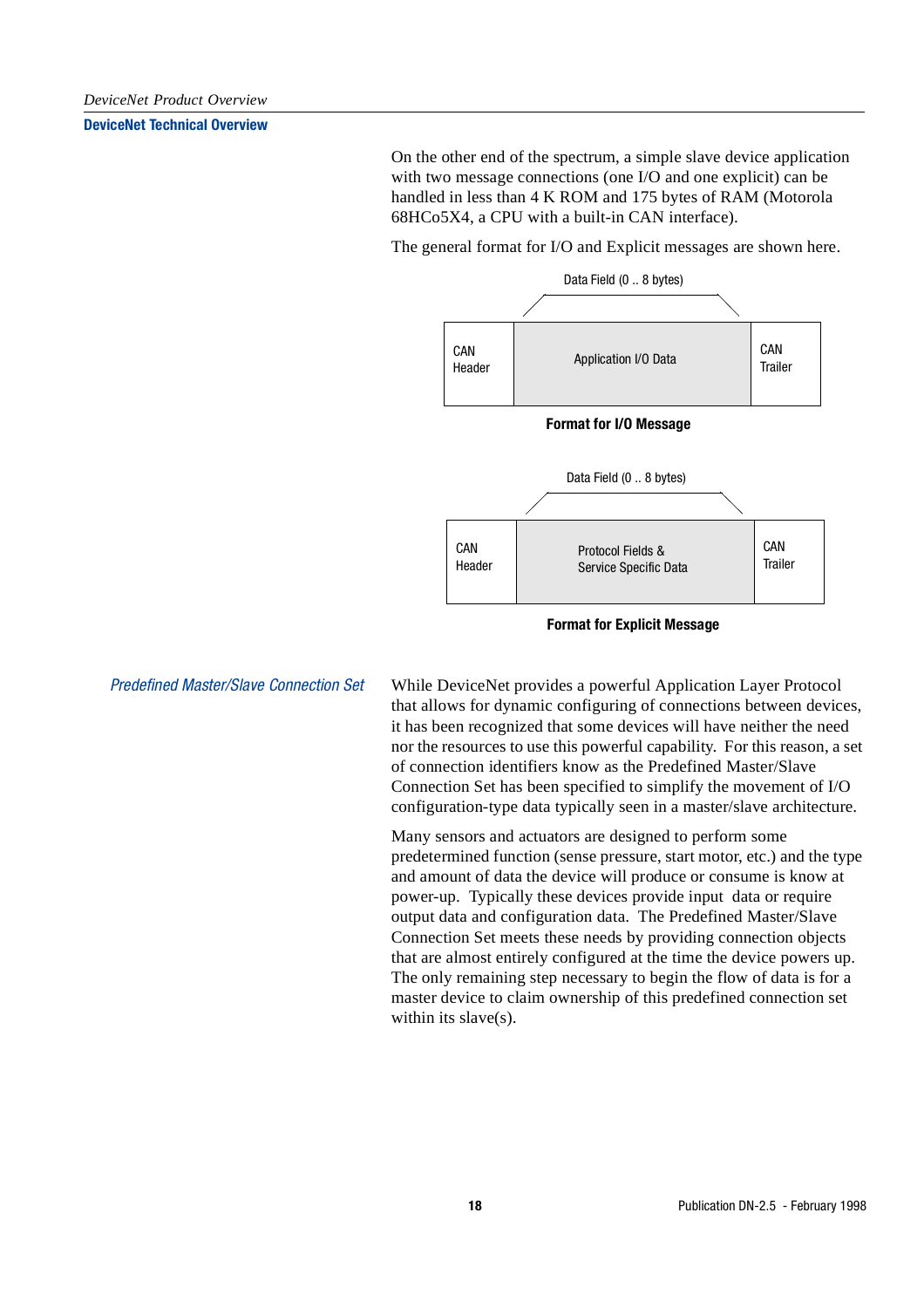Message Group 2 is used for the definition of these identifiers. One noticeable difference in Group 2 is that the MAC ID is not specified as Source MAC ID. This allows the use of the Destination ID. There are strict rules about the use of this kind of connection to prevent duplicate CAN identifiers on the bus. The use of Destination ID allows devices which are centralized and which must communicate with many nodes (a master) to borrow identifiers from those nodes. In addition, the MAC ID and Message ID fields are reversed. This allows the Group ID and MAC ID to fall within the most significant 8 bits of the CAN identifier. This is important because many low-cost, 8-bit CAN chips can hardware filter only the first 8 bits. The exclusive use of Destination MAC ID further allows devices to take advantage of hardware filtering. Another important benefit is that the establishment of connections from the Predefined Set is simplified considerably. Only a few messages are required to have I/O connections up and running. The Predefined Set contains one explicit messaging connection and allows several different I/O connections including:

- bit Strobed Command/Response
- polled Command/Response
- change-of-State
- cyclic

## **Change-of-State and Cyclic Transmission**

With change-of-state, a device produces its data only when it changes. To be sure the consuming device knows that the producer is still alive and active, DeviceNet provides an adjustable, background heartbeat rate. Devices send data whenever they change or the heartbeat timer expires. This keeps the connection alive and lets the consumer know the data source has not faulted. The minimum time on the heartbeat prevents inherently noisy nodes from dominating the network. By having the device generate the heartbeat, the controller is not burdened with having to send a nuisance request periodically just to make sure it is alive. This becomes even more efficient in the multicast case.

The cyclic option can reduce unnecessary traffic and packet processing. Instead of a temperature or analog input block being scanned dozens of time each second, it can be set up to report its data on a regular basis consistent with the rate of change it can detect. A temperature sensor on a slow PID loop with a 500 ms update time could have its cyclic rate set to 500 ms. Not only would this preserve bandwidth for more rapidly changing critical I/O data, it would also be more accurate as well. For example, it might be scanned once every 30 ms as part of a large scan list with many bytes of data per node on a heavily loaded master. This means that data used in a PID calculation might have been sampled anywhere from 470 to 530 ms. With cyclic production you know that the data samples will be at precisely 500 ms.